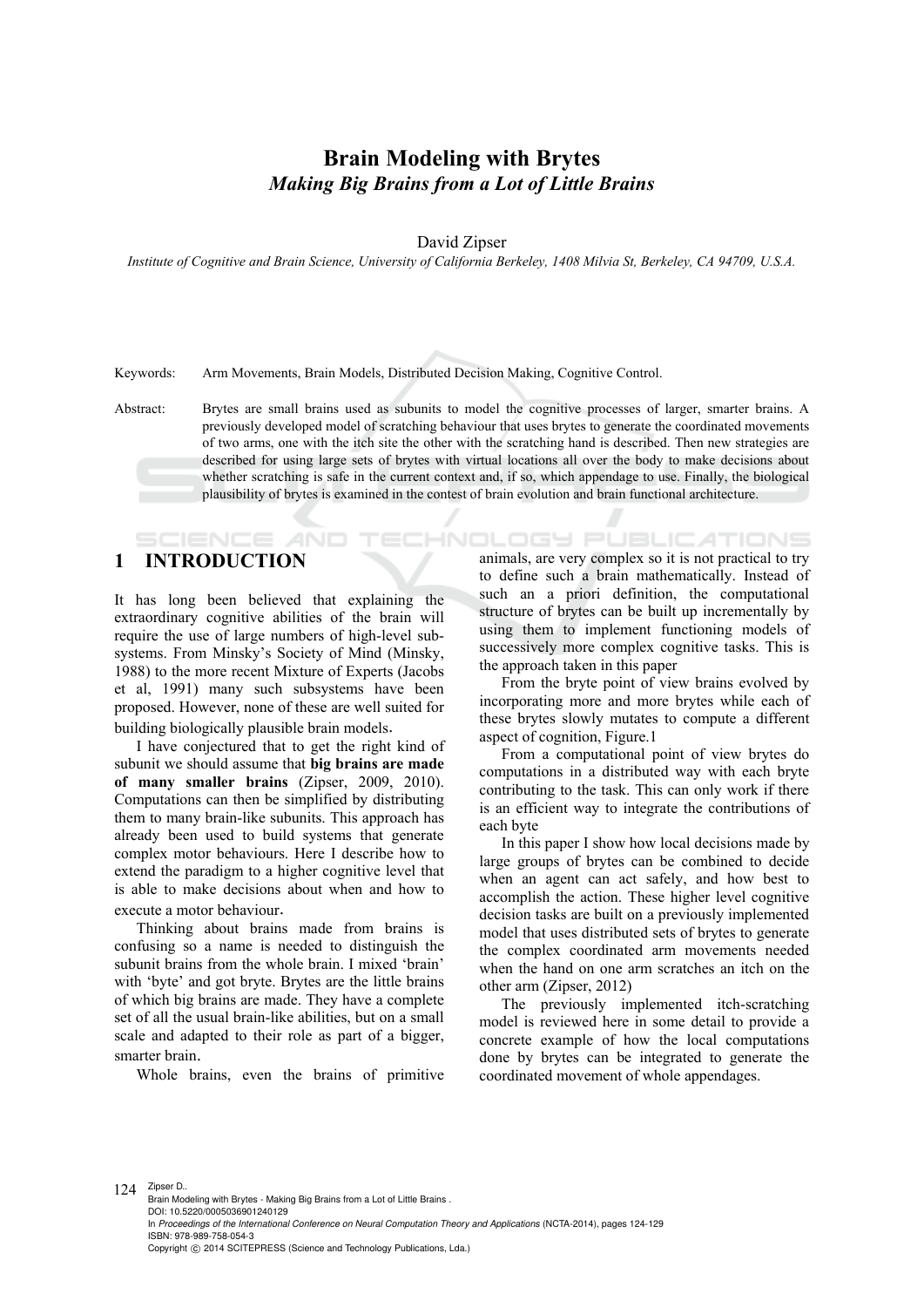



Brytes can duplicate and mutate.





Figure 1: Schematic depiction of brain evolution. The 'command' symbol is used to represent a basic unit brain or 'bryte'. All brytes have access to sensory input and can contribute the final common path for motor output.

## **2 USING BRYTES TO GENERATE COORDINATED ARM MOVEMENTS**

Lets start at the last step in the process of scratching after the decision to scratch has been made and an appendage chosen to do the job. As we scratch an itch on one arm with the opposite hand the scratching arm continuously changes posture to bring the hand to the itch while the itch arm moves to make the itch site more accessible and bring it closer to the scratcher. These coordinated movements are made without the arms touching each other. All the information for this action is available directly within the nervous system so it can be done with the eyes closed—vision is not required.



Figure 2: Brytes are physically located in the brain, but can have arbitrary and changing virtual locations in the outside world. In the scratching model many brytes are used with virtual locations all over the arm surface. A sample of this distribution is shown in the blue ovals. Examples of an avoider bryte, blue, and a seeker bryte, red, are shown with the movement vectors they output. The output vectors of all the brytes are summed and passed to the gradient arm movement algorithm to generate movements (See text for details).

These scratching arm movements were previously modelled using brytes as described elsewhere, (Zipser, 2009, 2010), and will be only briefly reviewed here. The model uses a gradientbased optimal control technique for making goal directed movements with multi-jointed (Todorov, 2006: Torres & Zipser, 2002). This technique moves a point on an arm toward, or away from, an external goal point using gradient decent on the function that relates joint angles to the spatial locations of point on the arm. Because the gradient is computed continually and incrementally so the goal can also move. The arm movements are actually controlled for both translation and rotation so both the location and the orientation of the goal can be matched. Movements are generated de novo in real time. No pre-computations, motion capture or learning are used. Most important for the scratching problem is the fact that the gradient is a linear operator so gradients for the movement of different points on an arm toward different goals can be added to get a single movement. This allows moving toward one itch point while avoiding all other points on the contralateral arm.

To understand how brytes are used to do the scratching task, imagine that a single 'seeker' bryte with a virtual location on the tip of the scratching finger, red bryte in Figure 2, has access to the spatial location of itself and the moving itch. This bryte can compute how to move to bring itself closer to the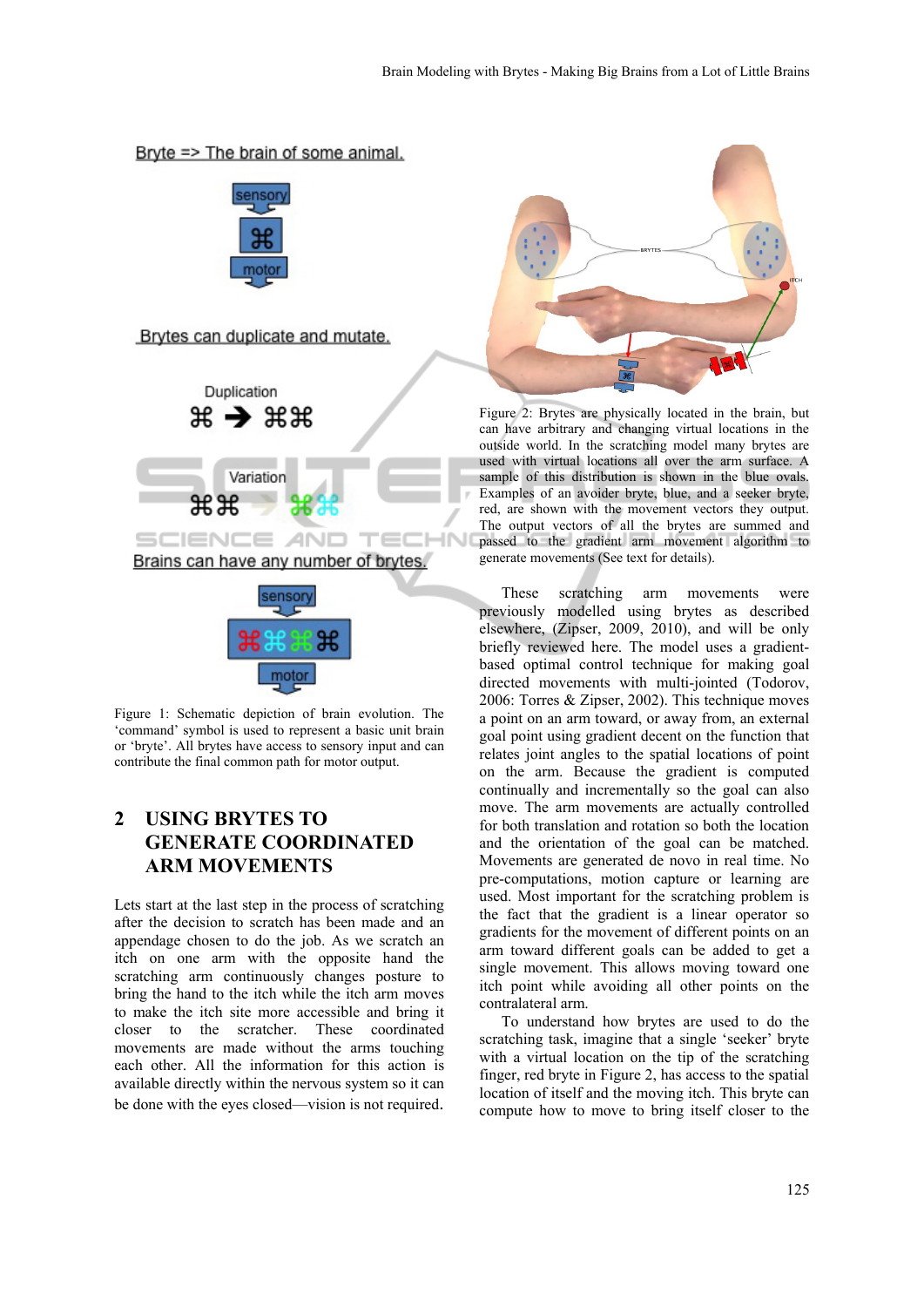itch site on the contralateral arm. This function is coded in parietal cortex neurons (Ferraina et al, 2009). A different seeker bryte at the itch site on the other arm can at the same time move the itch site toward the finger that is trying to scratch it. This will eventually bring the scratcher to the itch, but unfortunately the arms will not only collide, they will also try to move through each other. To prevent this, a several hundred 'avoider' brytes are scattered over the whole surface of both arms. These brytes, blue bryte in Figure 2, have access to the location of many points distributed on the contralateral arm. Using this information each avoider bryte, computes a direction to move away from the other arm so as not to hit it. This function is coded in neurons in premotor cortex (Graziano, et al, 1994). The appropriately weighed sum of the movement directions of all these avoider brytes will keep the arms from hitting. When the movements specified by the scratcher brytes are added to those of the avoiders, the two arms move so that the itch is scratched and collisions are avoided.



Figure 3: Examples of starting and ending postures of both arms moving to scratch an itch. In A, B and C the movements are successful while in D a local minimum is encountered.

Examples of starting and ending arm postures are show in Figure 3. The important point is that once an itch and scratch site are specified, brytes can be used to get the job done. This depends on having a way to combine together all the computations done by the brytes from their local viewpoints. In this case a simple summing operation was all that is needed.

Sometimes the movement vectors for scratching and avoiding contact cancel and movement is caught in a local minima before reaching the goal, Figure 1D. This problem arises in many behavioural contexts. Particular solutions to individual cases are usually easy to find, but more general cognitive solutions are of more interest. Some of these general solutions to local minima are implemented elsewhere (Zipser, 2009, 2010) in bryte models of grasping in the presents of obstacles.

Movies of the running simulation and a GUI that allows many factors to be manipulated are available on line (http://crcns.org/data-sets/movements/zipser-1/). The code for the simulation of this model is quite concise and the simulation runs rapidly. Those interested in the mathematical details of the simulation and a discussion of how the required information is represented in the nervous system can find them here (Zipser, 2012).

### **3 DECIDING TO ACT**

#### **3.1 Selecting an Appendage to do the Scratching**

Suppose you have an itch on your right calf. You could bend over and scratch it with either hand or you could scratch it with the side of your foot on your left leg. How do you know that you have these options, and how do you decide which to use? This is an example of a kind of problem you constantly confront, so finding a fairly general solution is of some interest. One general solution that is often proposed is 'simulation' i.e. imagining what will happen if we do something and then not doing it if it leads to bad results. Since we can apparently do mental simulation, it seems reasonable to use it for this kind of task. But I have found that attempts to model mental simulation always involve some method for evaluating the outcome. In what follows I show that sometimes these 'outcome' evaluations can be done without actually simulating the action. Doing this involves using many distributed brytes that are a bit brighter than the ones used so far. Each bryte in the coordinated arm movement

model made a contribution to the overall movement based on its own point of view, i.e. virtual location. These contributions were combined by summation to get a global movement. In the same spirit, imagine that brytes are distributed with virtual locations over the whole body. If each of these brytes can compute a value that increases with how appropriate it is for it to be the scratcher bryte, then the bryte with the highest value can be chosen to do the task. How do the brytes compute their own

appropriateness? There are innumerable factors that can potentially go into the calculation of appropriateness. For now we will consider only two—a default appropriateness, and distance to the itch. The default value is based roughly on how likely a bryte is to be chosen as the scratcher, i.e. a prior. Brytes on the fingertips would have high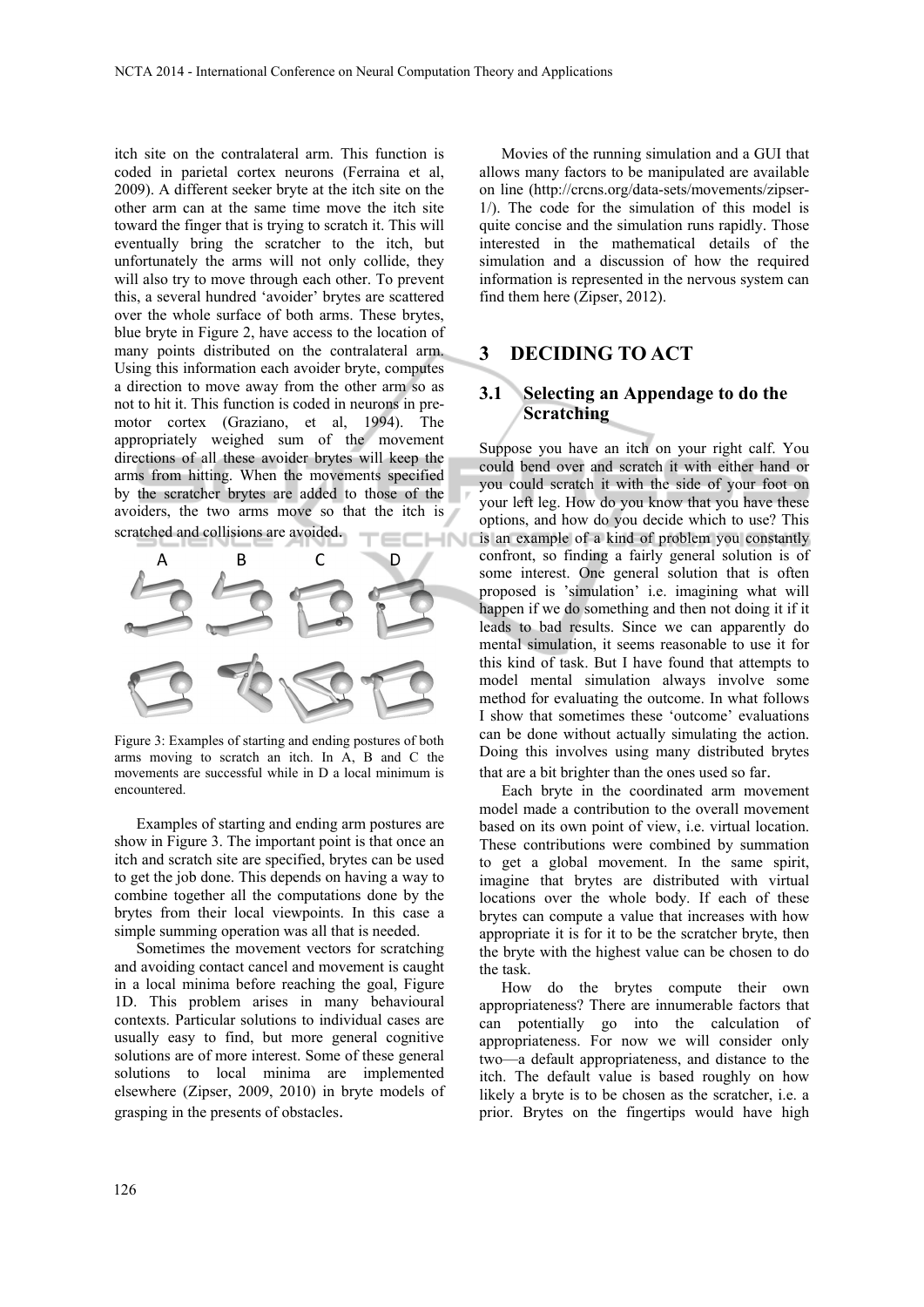defaults while those on the back would have low values. The distance contribution to the appropriateness value simply assumes that being close to the itch makes a bryte more appropriate to be the scratcher. A hypothetical example is given in Figure 4 with only the three most appropriate brytes shown.



Figure 4: Hypothetical example of the method proposed to select the most appropriate appendage to use for scratching. Only the three brytes with the highest priors are shown. The local estimates of appropriateness are sent to a central location where the maximum value is determined and broadcast to all the brytes. The bryte that produced this value decides that it is the one to do the scratching.

To pick the scratcher bryte, the appropriateness values have to be compared and then the bryte with the largest one informed of its selection. In the arm movement model the gradients were summed to get a value that was then sent to a final path for movement. Here the max rather than the sum is centrally determined and sent to all the brytes. The bryte that has this max value acts as scratcher. Note that all the computations and decisions are made locally except the max operation, which is context, independent.

#### **3.2 Deciding Whether to Make a Movement**

How is the decision made that scratching will be safe in the current context? Here also there are many factors, but to illustrate how the bryte paradigm can be used, let us consider just one factor — static stability, i.e. when there is no movement and no net force.

Maintaining static stability requires that the everpresent force of gravity be balanced by a support. The weight of the body on the support produces pressure that is measured by sensors on the body surface. Since body weight is constant, summing all these pressure measurements that there is sufficient support to prevent falling. When we are sitting down, for example the pressure between the chair and our behind is enough to guarantee stability and we can sit safely. The safety of using a selected appendage for

scratching can be determined if brytes on chosen scratcher set the value of pressure they send to a central summing device to zero before any movement is made. This reduces the summed value of support pressure, indicating a possible loss of stability. Broadcasting this value to all the other brytes allows them to detect the possible instability and output a value of pressure they can handle. This is a local computation that depends on factors such as the presence of a support and the strength of the body part the bryte is located on. If the sum of all the increased values the brytes can handle is large enough the scratch will be safe. If, however, the sum of pressure that can be compensated is too low, the scratch is unsafe and can lead to a fall.

If stability is being maintained by standing on the ground or sitting in a chair, there will be no significant change in net force from moving a hand, so using it to scratch will not produce instability. However, if the chosen bryte is at a place that is contributing a lot of force to stability—as in the case of hanging by your finger tips— setting its force vector to zero will have a large affect on the predicted stability. This predicted instability cannot be compensated since no other brytes are in contact with a support. This projected instability can be used to cancel the scratch.

Our brytes are getting brighter. They can direct movement, estimate is effects and help decide what body part should do it. None of these tasks seemed to require a great amount of intelligence on the part of the brytes, but the combined contributions of many local brytes facilitate global cognition that at first appeared quite difficult.

## **4 BRYTE WAY TO BRAIN EVOLUTION**

Are brytes biologically plausible? In the 600 million odd years between the immediate chordate precursor of vertebrates and the advent of humans the brain increased in size about a million fold and got a lot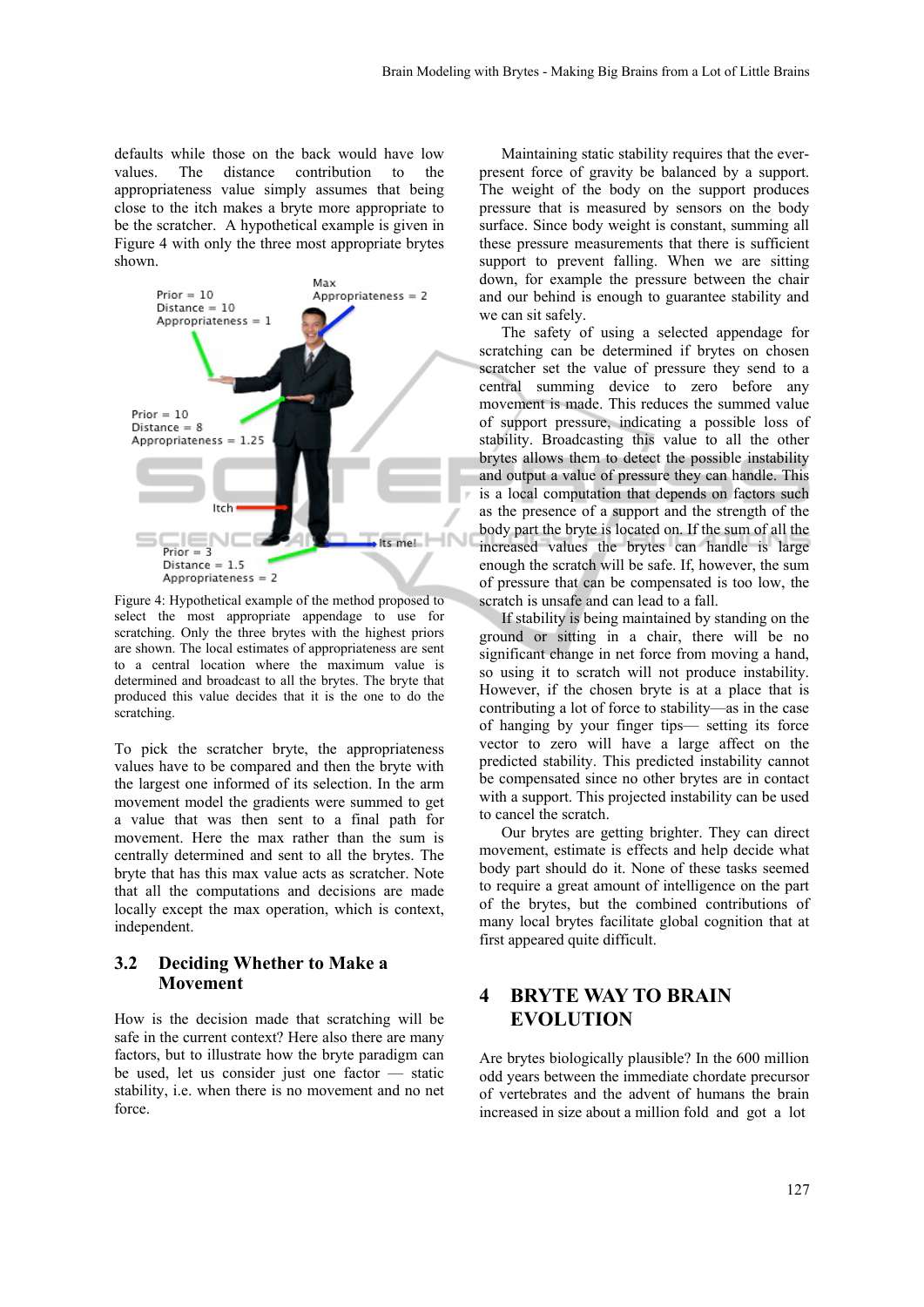

Figure 5: Is it safe to Scratch? The top hand shows the situation as it currently exists for the person in the photograph. The hands grasping the top of the wall provide contact with a support that cancels gravity. The bottom sketch shows what happens if the hand is selected to do the scratching, the brytes at the fingertips determine that movement will remove support. Setting their pressure outputs to zero before movement will lower the global pressure sum by half, allowing the movement to be cancelled.

smarter. The brains of the vertebrate precursor had some distinctly vertebrate features as can be seen in their surviving descendants, i.e. 20 or so species of a minnow like sea creature called Amphioxus.

The rate of brain evolution has continually sped up. Only 3% of the time from Amphioxus to humans separates us from our common ancestor with the chimpanzee. During these 16 million years the brain nearly quadrupled in size adding about three times as many neurons as had been added in the preceding 600,000,000 years. To account for this rapid increase in size and intelligence it is reasonable to assume that evolution has used some efficient strategies for improving things fast.

One simple, but very powerful way evolution has been accelerated is genome duplication. Animals are generally diploid--they have two copies of each chromosome. Each time a cell divides all its chromosomes are replicated so there is a time before cell separation when there are 4 copies of each chromosome in a single cell. Occasionally all four copies go to the same daughter cell and it becomes tetraploid. If this occurs during the formation of a gamete the whole organism becomes tetraploid. Since no bad genes have been added, tetraploids are often completely viable. This new copy of the genome facilitates evolution because it can be 'experimented' with without damaging the basic genetic kit of the original organism. Recent genetic analysis has found that the genome of Amphioxus doubled two times on the way to vertebrates. Amphioxus has six chromosomes we have 23 plus the runt Y chromosome.

If the genome can get more versatile by doubling, perhaps the brain can get bigger and smatter by a similar process. This actually happened in going from Amphioxus to the earliest vertebrates. Amphioxus is bilaterally symmetrical, but does not have paired structures. It has one brain, one frontal eye, etc. Vertebrates on the other hand have a right and left brain, two eyes and other paired structures. The doubling part seems straight forward, perhaps a single developmental mutation. However, the modifications required to make this work are not trivial since they include a requirement that the two new brains don't give conflicting behavioural signals, Figure 2. Note that doubling the brain did not require doubling the genome. It could have been accomplished with just a few small changes.

This original doubling took place when the brain was a tiny fraction of its current size. We know from Amphioxus that this brain already had many of the basic features of modern vertebrate brains. The bryte POV suggests that our current brain is made from